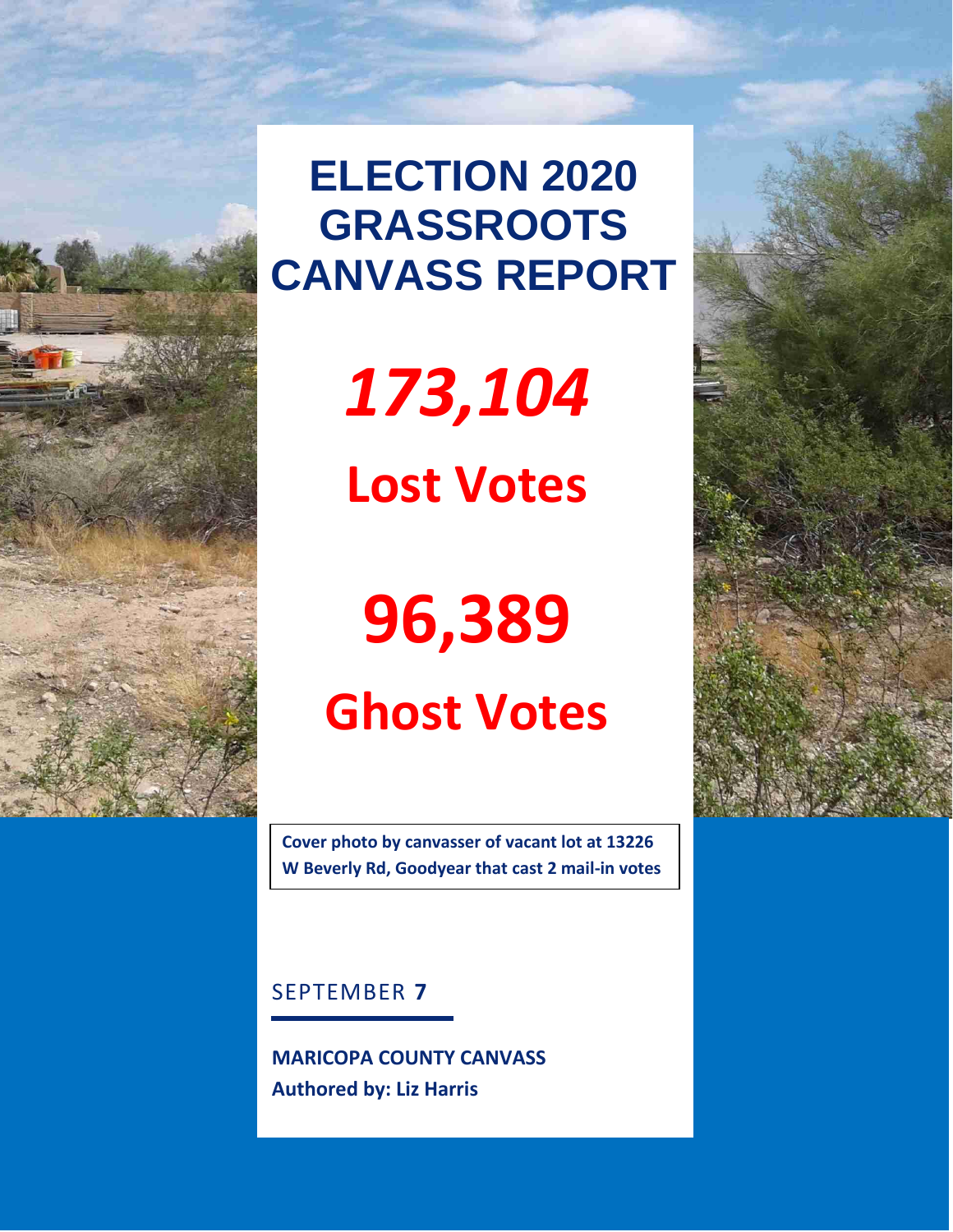# **Executive Summary**

# 11/3/2020 Election Results: Primary Findings

Two primary categories of ineligible ballots and election mishandling, encompassing hundreds of thousands of votes, render the 2020 General Election in Maricopa County *uncertifiable*.

An estimated **173,104** votes are missing or lost, as reported to our volunteers who went door to door verifying registration and voting information for thousands of residents. These are American citizens living in Maricopa County who cast a vote, primarily by mail, in the election and yet there is no record of their vote with the county and it was not counted in the reported vote totals for the election. Additionally an estimated **96,389** mail-in votes were cast under the names of registered voters who were either unknown to the residents of the registration address or who were verified as having moved away prior to October 2020. Other irregularities were uncovered during the canvass at a smaller scale, including votes cast by mail from vacant lots, votes recorded from residents who had not actually voted, etc.

These results are a travesty to our democracy and our voting rights. In addition to impacted local races, such as Maricopa County Board of Supervisors District 1, decided by 403 votes, key statewide race margins are well within the numbers shown above. The Presidential race was decided by 10,457 votes statewide, and the U.S. Senate election was decided by 78,886 votes statewide.

### Solution: Ban Vote-by-mail

It is obvious to anyone that voting by mail is ripe for fraud. The US Mail is not meant to be a secure transactional system. We have all known since we were children that you don't send cash through the mail –our voting rights are far more sacred than cash. Bipartisan and Democrat Voter studies and commissions have found vote-by-mail to have the highest risk of fraud<sup>1</sup> and most first-world democracies, such as Germany, either ban Vote-by-Mail outright or place very heavy restrictions on its use. Banning Vote-by-mail is a very simple solution to a huge problem for our Country. We cannot give up our fundamental right to vote, upon which America was built, simply because we are too lazy to go cast a vote in person.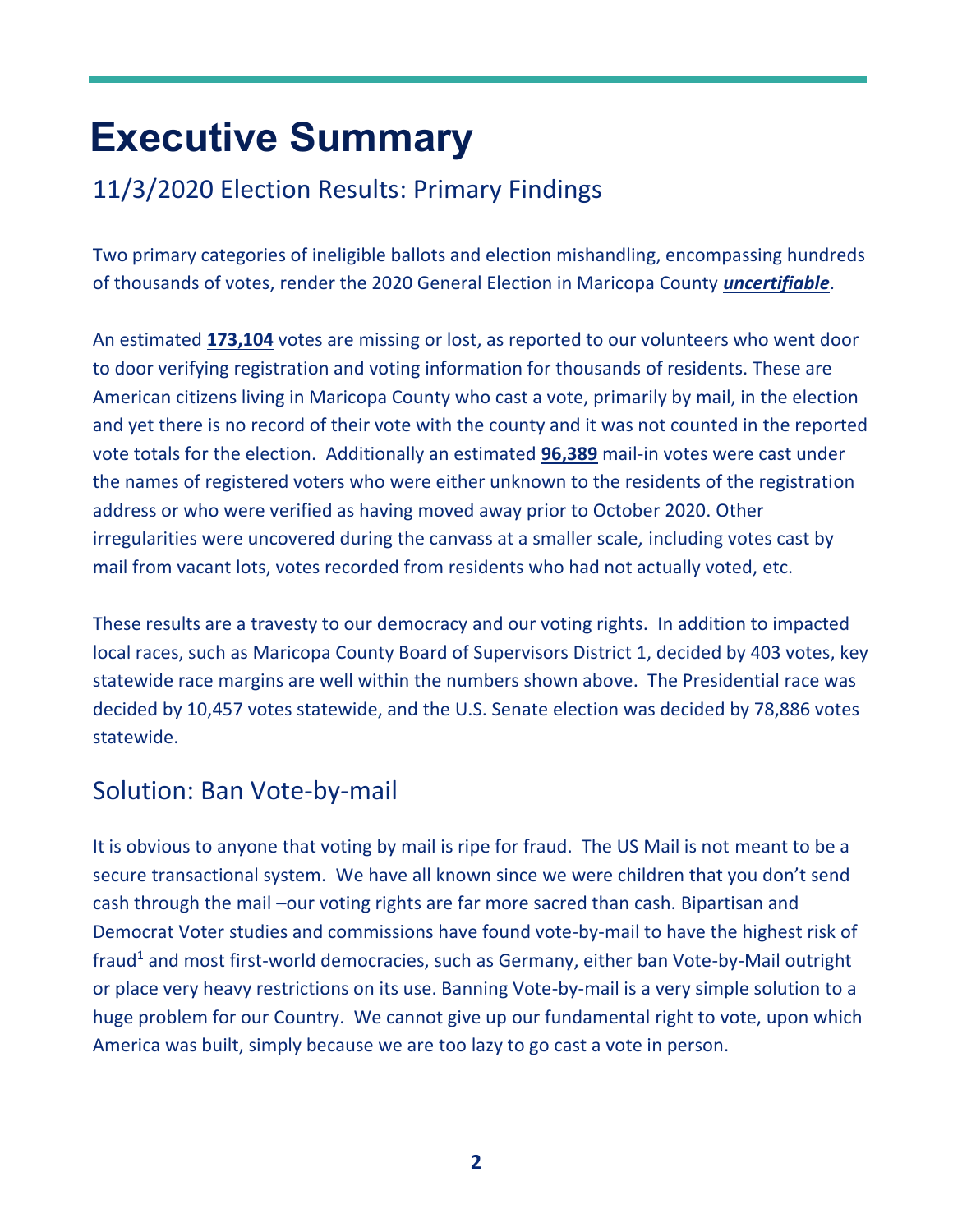# Why does the problem of vote fraud exist?

Here, we can only speculate. But we all know that history often repeats itself, especially if forgotten.

It has become a modern day mantra that the right to vote by "secret ballot" is a sacred American right. But this is actually untrue. Until the late 1800s all votes in all States were public information. **The move to the secret ballot occurred state-by-state from**  1888-1950 to combat voter fraud<sup>2</sup> Over the first 100 years of our great republic, a cottage industry was established in voter fraud vote buying and selling. Vote fraud was a massive problem for our Country. Moving to a secret ballot made it harder for vote buyers to monitor which candidates vote sellers had voted for. Voter turnout fell between 8% and 12% as the States adopted the secret ballot and people were no longer being paid to vote.

It is quite likely that many ridiculous and frivolous arguments were put forth in those States in attempts to prevent secret ballot legislation from passing by those who leveraged the vote fraud to win elections and those who profited from it.

We now see history repeating, with a system ripe for fraud and clear evidence of fraud occurring on a massive scale. The fraud likely existing as a means of revenue for those who are able to defraud the system, and for an easy way to shift election results for those who can pay. And again we have ridiculous and frivolous arguments being put forth against common sense legislation to secure the rights of honest American citizens to vote and have their vote count.

If I were to further speculate, I would say I believe that the people who work for and run Maricopa County are good people and likely have no idea that their voting process is being manipulated for financial gain. I believe it far more likely that small groups of bad actors (criminals) operating at local levels both here and in other parts of the country engineered ways to defraud their particular voting systems and processes and then likely sell those services to other mostly local small groups of bad actors who work for candidates fixing elections, probably most likely and most often unknown to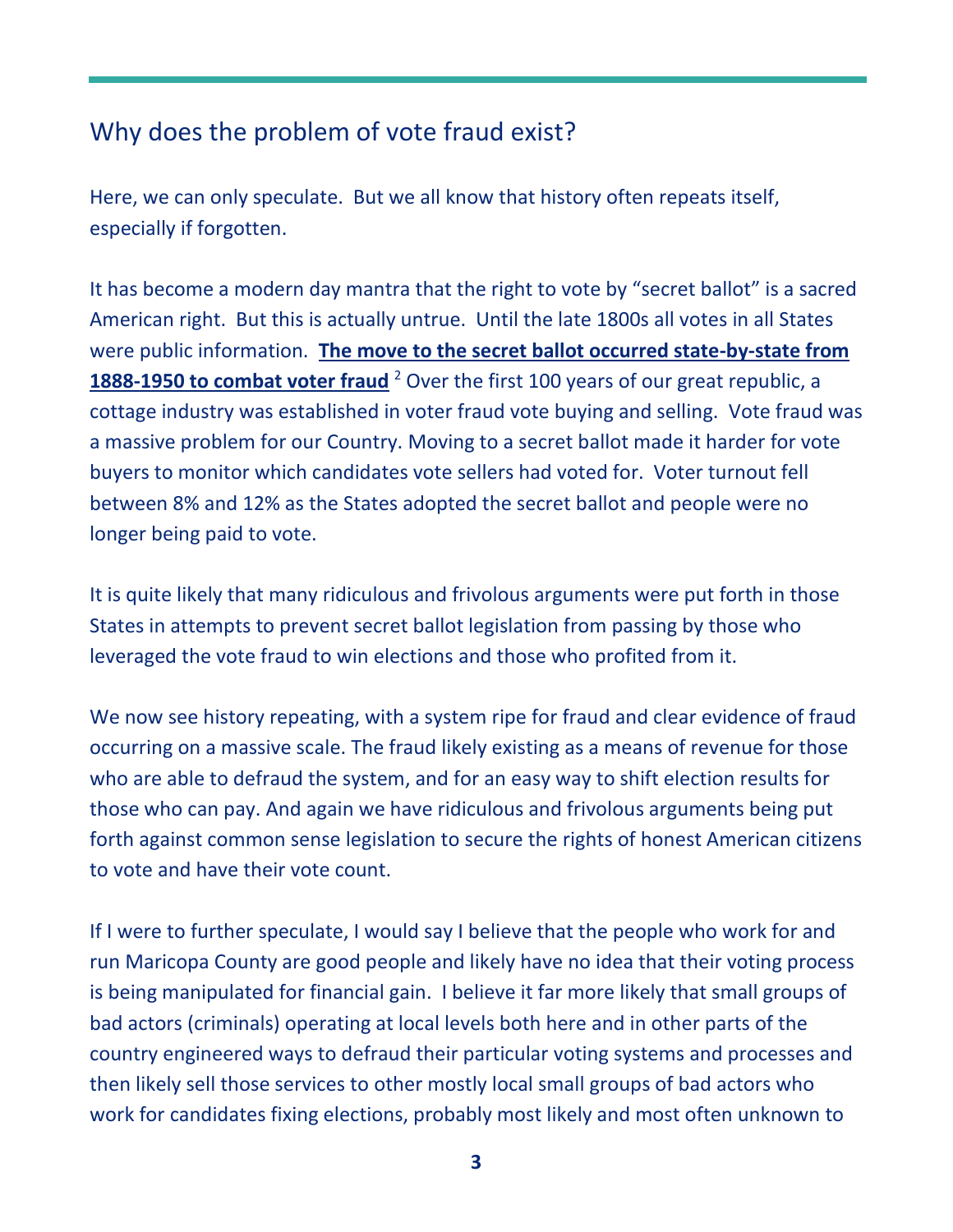the candidates themselves. That was the previous pattern in our Country and it makes sense. Far more likely than grand conspiracies and entire election departments being "in on it."

The second citation below contains substantial information on vote fraud in history including recent history, as well as the mail-in voting bans in most developed nations.

<sup>1</sup> 2005 report of the Commission on Federal Election Reform, chaired by former President Jimmy Carter and former Secretary of State James Baker III [\(https://moritzlaw.osu.edu/electionlaw/litigation/documents/Veasey7848.pdf\)](https://moritzlaw.osu.edu/electionlaw/litigation/documents/Veasey7848.pdf)

<sup>2</sup> "Why do most countries ban mail-in ballots?: They have seen massive vote fraud problems" John R. Lott Jr. 10/15/2020

[\(https://poseidon01.ssrn.com/delivery.php?ID=0880241001230211211130810200750](https://poseidon01.ssrn.com/delivery.php?ID=088024100123021121113081020075020065121004001038027088066089114107020109065117064098119033023106033000111096107005127000092089106034037051088088095011009065019021053063079026024112098116085003125017092086111074113007109073008002080120088014103029&EXT=pdf&INDEX=TRUE) [2006512100400103802708806608911410702010906511706409811903302310603300](https://poseidon01.ssrn.com/delivery.php?ID=088024100123021121113081020075020065121004001038027088066089114107020109065117064098119033023106033000111096107005127000092089106034037051088088095011009065019021053063079026024112098116085003125017092086111074113007109073008002080120088014103029&EXT=pdf&INDEX=TRUE) [0111096107005127000092089106034037051088088095011009065019021053063079](https://poseidon01.ssrn.com/delivery.php?ID=088024100123021121113081020075020065121004001038027088066089114107020109065117064098119033023106033000111096107005127000092089106034037051088088095011009065019021053063079026024112098116085003125017092086111074113007109073008002080120088014103029&EXT=pdf&INDEX=TRUE) [0260241120981160850031250170920861110741130071090730080020801200880141](https://poseidon01.ssrn.com/delivery.php?ID=088024100123021121113081020075020065121004001038027088066089114107020109065117064098119033023106033000111096107005127000092089106034037051088088095011009065019021053063079026024112098116085003125017092086111074113007109073008002080120088014103029&EXT=pdf&INDEX=TRUE) [03029&EXT=pdf&INDEX=TRUE\)](https://poseidon01.ssrn.com/delivery.php?ID=088024100123021121113081020075020065121004001038027088066089114107020109065117064098119033023106033000111096107005127000092089106034037051088088095011009065019021053063079026024112098116085003125017092086111074113007109073008002080120088014103029&EXT=pdf&INDEX=TRUE)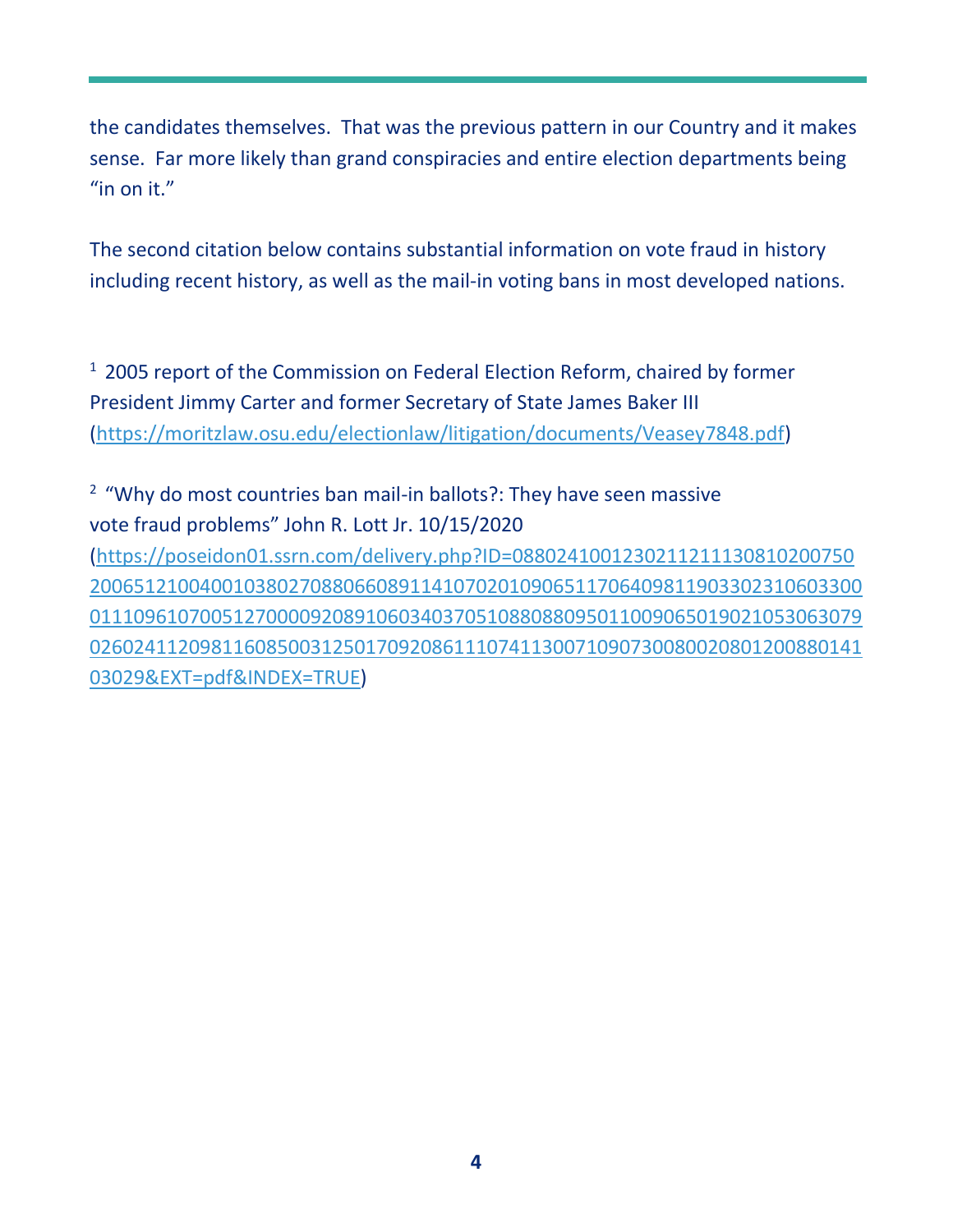# **Canvass Overview**

### How it Began

Shortly after the election in November 2020, Liz Harris, a REALTOR(R) in Arizona, saw an easily verifiable social media video demonstrating a deceased person with a distinct name and birthdate who voted in the November 3, 2020 election. Combined with the increasing election fraud allegations from across the United States and within her home state of Arizona, namely Maricopa County, her curiosity peaked. Does Arizona have dead voters? Upon checking names of those over the age of 90, it seemed that the number of dead voters was not alarming. However, she noticed that there was conflicting information on where these registered voters actually resided. This led to obtaining voter lists from the country and teams of hundreds of people who began visiting registered voters at their homes.

What started small grew into a countywide grassroots effort drawing hundreds of volunteers from within the state and from across the country who collectively spent thousands of hours visiting the residences of almost 12,000 registered voters in Maricopa County. Volunteer programmers and database administrators joined together to database the voter data and build a mobile app for management and tracking of the canvass and the data it produced.

As you will read, the results are nothing short of earth-shattering.

### How it was Conducted

During the canvass, volunteers would visit the homes of registered Maricopa County voters. At the door, if the resident answered, the volunteers would identify themselves as private citizens conducting voluntary election integrity research and ask if they would mind answering a few questions. Next the volunteer would ask the resident's name and then verify it in the county data. Then the volunteer would say, "We'd like to quickly go through each registered voter at this address. First, we will start with the name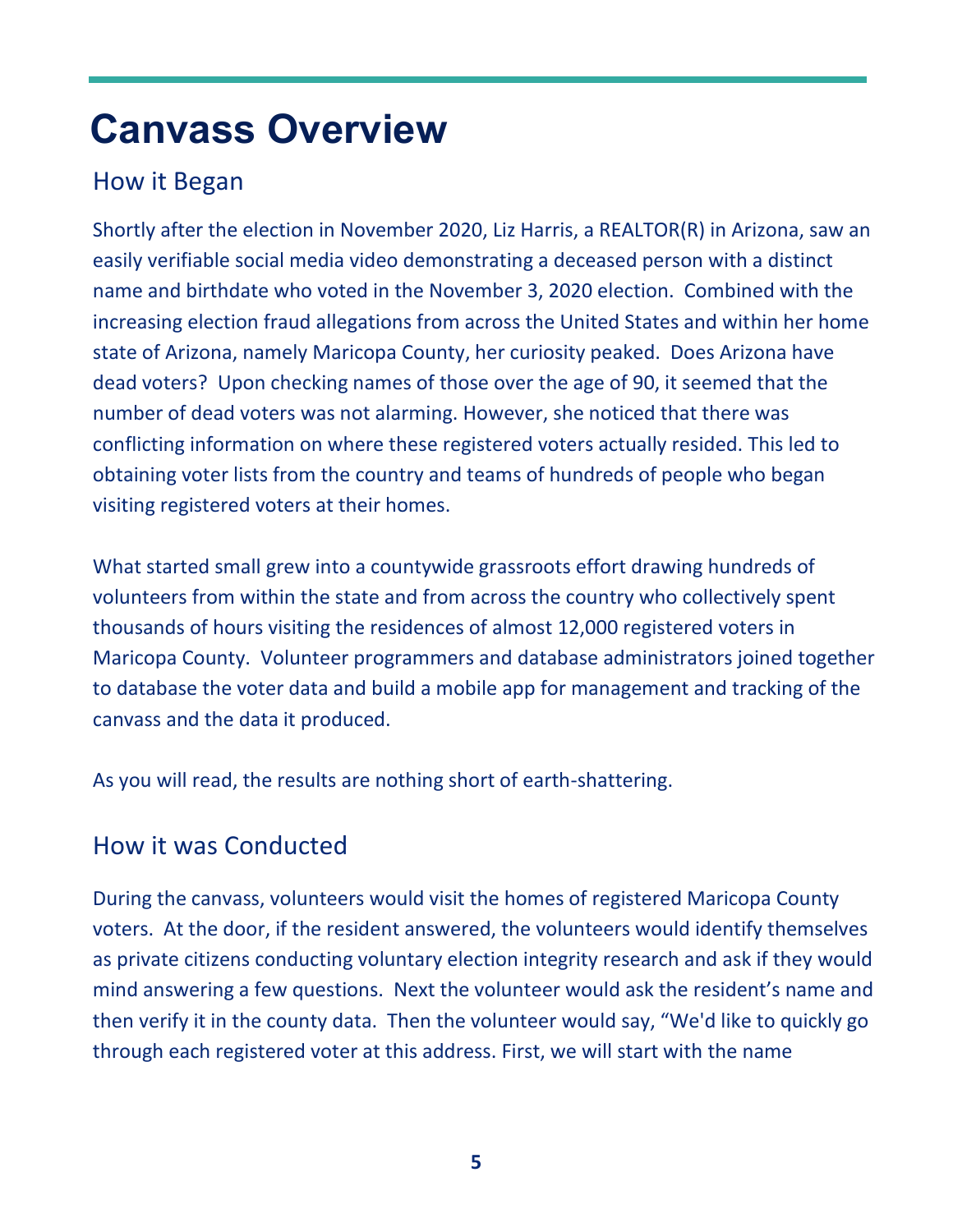identified initially and go through the other registered voters at this address." The questions which followed were:

- What method did you use to vote?
- How many ballots did you receive in the mail for yourself?
- How many ballots did you receive for person(s) who do not live here?
- What did you do with any extra ballots received?
- How many registered voters are there supposed to be at this address?
- Total number of registered voters who voted in the November 2020 election?

The answers were entered into a database live onsite and later compiled and analyzed.

### Areas Canvassed

Maricopa County comprises approximately 2,595,272 registered voters, making it the second largest voting district in the country and the third largest county by population. The canvass as conducted generally yields a confidence interval of 1.5% at a confidence level of 95%. Said another way, very similar to voting polls, the accuracy of these results applied to the county as a whole are within +/- 1.5% with 95% certainty, which is the scientific statistical standard for samples such as this. The results from the canvass are thus able to be applied with scientific certainty to the entire county as a whole. The canvass team conducted the canvass by canvassing across the county as well as focusing in on several precincts with ranging demographics. The entire precinct of Warner was canvassed, consisting of more than 7,000 registered voters. Partial canvasses were conducted in the Dunbar, Waggoner and Rittenhouse precincts. A partial canvass was also conducted in precincts throughout the county.

#### *Canvass Statistics: 11,708 attempted voter contacts, interviews yielded data on 4,570 registered voters*

|                                   | Warner | Dunbar |     |     | Waggoner Rittenhouse Countywide | Total |
|-----------------------------------|--------|--------|-----|-----|---------------------------------|-------|
| # Registered Voters Homes Visited | 7228   | 1692   | 943 | 991 | 854                             | 11708 |
| # Registered Voters Data Gathered | 2699   | 637    | 566 | 315 | 353                             | 4570  |
|                                   | 37%    | 38%    | 60% | 32% | 41%                             | 39%   |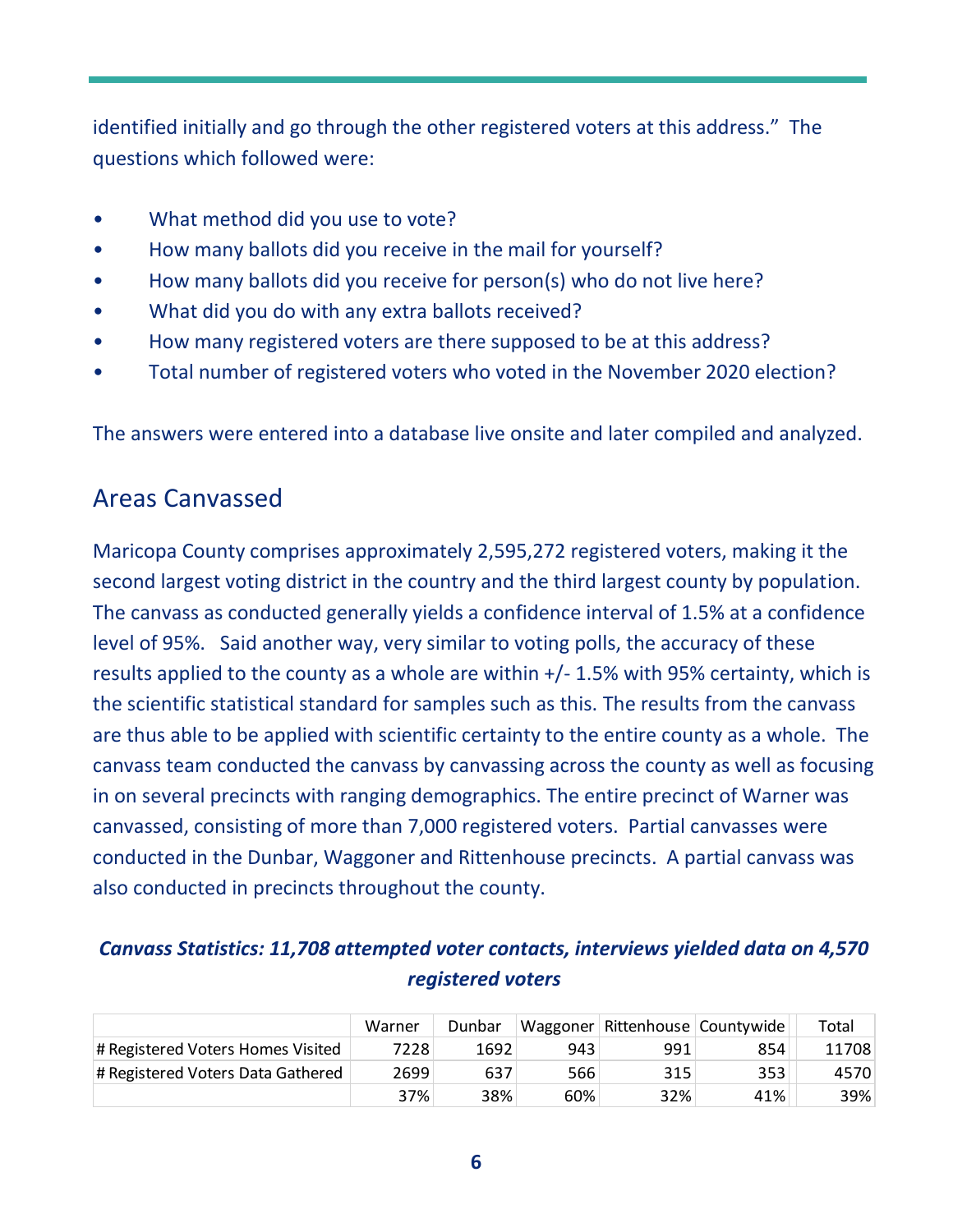# **Lost Votes**

The most problematic issue we have seen in the canvass comes from our analysis of the data showing that Maricopa County is **missing votes** from an estimated **173,104** voters.

During the canvass, hundreds of people who showed in the Maricopa County records as not voting in the election reported that they **actually did** vote in the election.

|                              | Warner |  | Dunbar   Waggoner   Rittenhouse   Countywide | Total |
|------------------------------|--------|--|----------------------------------------------|-------|
| Maricopa County: Didn't Vote |        |  | 38                                           | 964   |

Actually Voted 13 249 50 13 9 9 330

34.87% 37.31% 30.23% 25.71% 23.68% 34.23%

#### **Registered Voters Interviewed Who Were Shown By Maricopa County As Not Voting**

During the canvass, of the 4,570 registered voters we gathered data on, 964 individuals were interviewed at their residence who were registered to vote in Maricopa County but whom the county said did not vote. Of those 964, 34.23%, or 330 people, said they had actually voted. Overall, there were 505,709 people in the county registered to vote who did not have a vote recorded in the election\*. Extrapolating these results to the entire county, which can be done at a scientifically correlated confidence level of 95%, it is estimated that 173,104 voters had their votes stolen. Given the canvass confidence interval of 1.5, this number technically ranges from 165,518 to 180,690 voters.

The canvass team can make sworn affidavits supporting these findings readily available.

Interestingly, this data parallels the findings of a study conducted by Matt Braynard in November of 2020, where he phone surveyed 710 registered republican voters in Arizona who did not have a vote recorded by the State. In his survey 356, or 50.1%, of those surveyed stated that they had in fact cast a mail-in ballot.

\*This data was obtained from the 12/10/2020 VM34 Maricopa County Registration List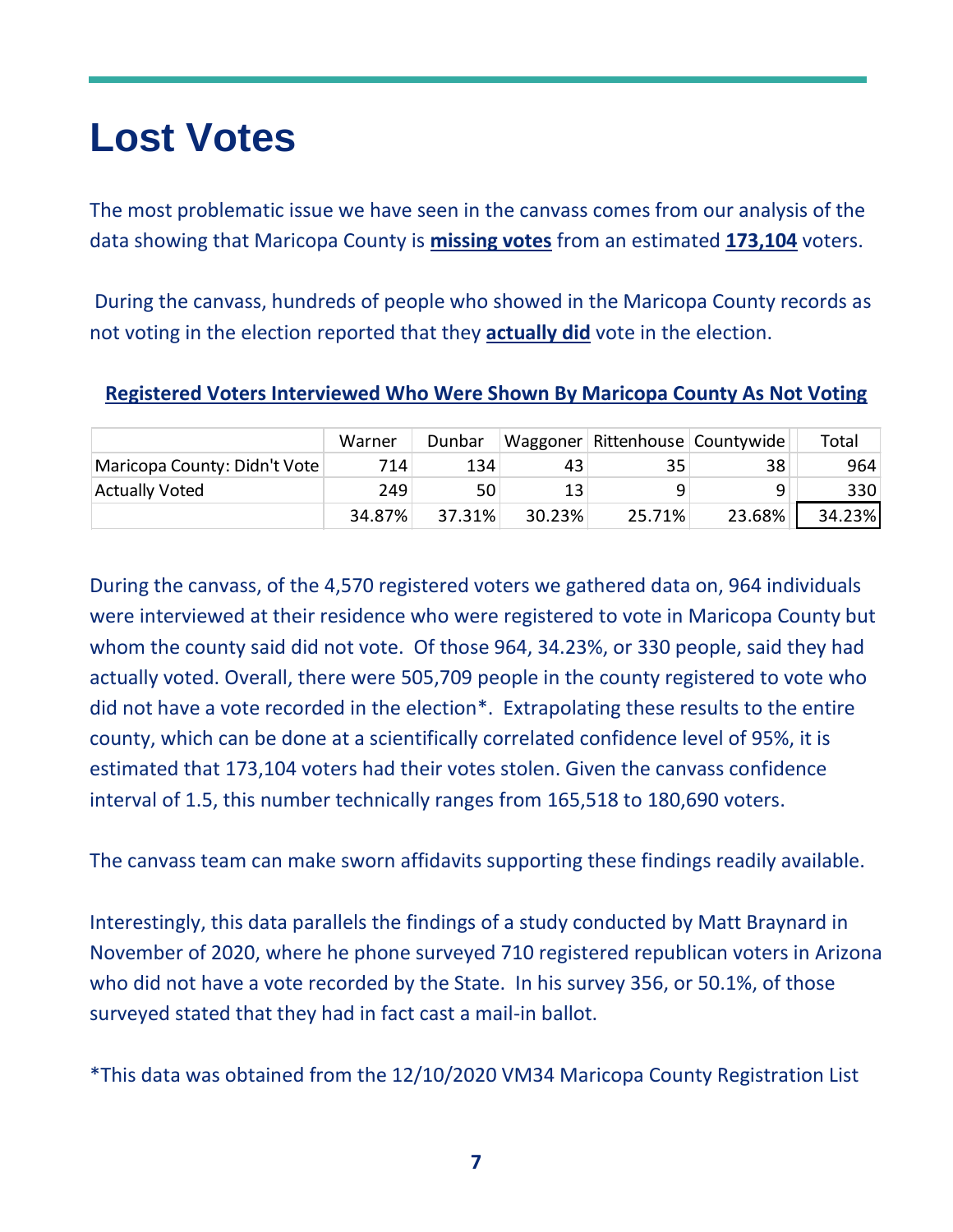# **Ghost Votes**

The second-most problematic issue we have seen in the canvass comes from our analysis of the data showing that Maricopa County recorded an estimated **96,389** mail-in votes that likely could not have been physically cast by the voter that the vote was registered to. These voters did not have a secondary mailing address and were either unknown to the residents who lived at their voting address since September 2020 or were known but were confirmed to not have lived at the residence since prior to the election, and often had not lived there for many years. By law mail-in ballots are not forwarded, so it would not have been possible for these voters to have been in physical possession of their ballots.

A specific example to better illustrate what this problem looks like: One of the individuals that we canvassed has owned and lived at their home for more than a decade. For a time during 2010, they rented a room out to someone who later moved out- of Arizona. Looking back historically, although the renter had moved out of state, a vote had been cast under their name, by mail, continuing to use the same residence address, in the 2012, 2014, 2016, 2018 and 2020 elections. The homeowner is innocent in this. The person who moved away is innocent as well. But somehow another person or group of people has been able to fraudulently submit mail-in votes using the former renter's information in multiple elections.

#### **Mail-In Ballots Cast Under Registered Voters Who Were Unknown to the Voting Address Residents or had Moved**

|                                                                                           | Warner | Dunbar | Waggoner | Rittenhouse | Countywide | Total |
|-------------------------------------------------------------------------------------------|--------|--------|----------|-------------|------------|-------|
| Voters Home and Interviewed                                                               | 1985   | 503    | 523      | 280         | 315        | 3606  |
| Mail-in Voters Registered to Residence                                                    | 1547   | 276    | 564      | 239         | 271        | 2897  |
| Unknown or Moved Prior to October                                                         | 90     | 11     | 29       | 12          | 22         | 164   |
|                                                                                           | 5.82%  | 3.99%  | 5.14%    | 5.02%       | 8.12%      | 5.66% |
| During the canvass data on registered voters was gathered from registered voters at their |        |        |          |             |            |       |
| residences, with 3606 of them listed by Maricopa County as having voted in the election.  |        |        |          |             |            |       |
| 2,897 were recorded by the county as having voted by mail. During that process, 164       |        |        |          |             |            |       |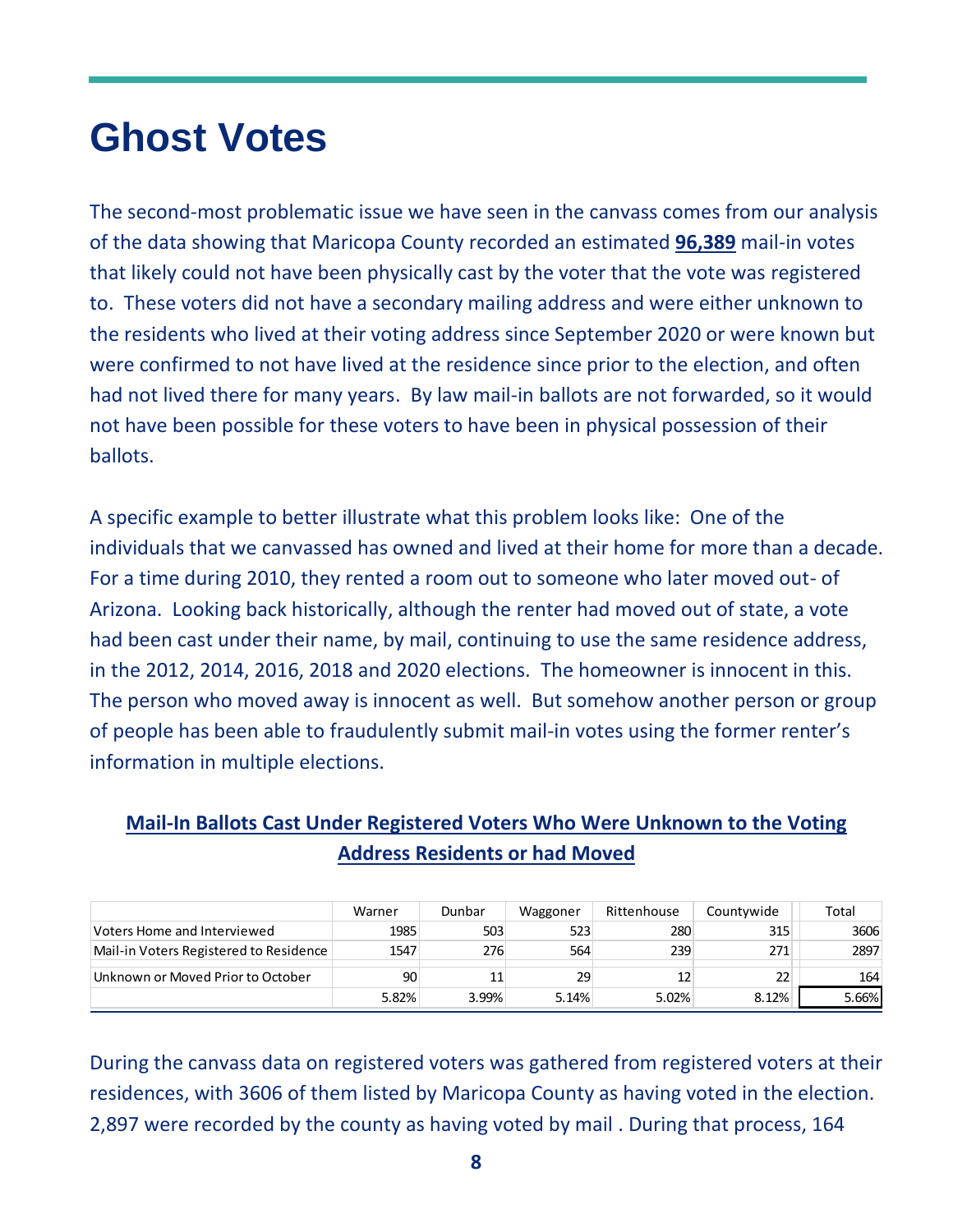mail-in voters were identified as being unknown to the resident or known but having moved prior to the election registration deadline. This represents 5.66% of all mail-in voters on which data was gathered. Overall, there were 1,702,981 mail-in votes tallied by the in the election. Extrapolating these results to the entire county, which can be done at a scientifically correlated confidence level of 95%, it is estimated that 96,389 mail-in ballots should not have been cast due to this issue. More technically, with a 1.5 confidence interval, this number ranges from 70,844 to 121,933.

The canvass team can make sworn affidavits supporting these findings readily available.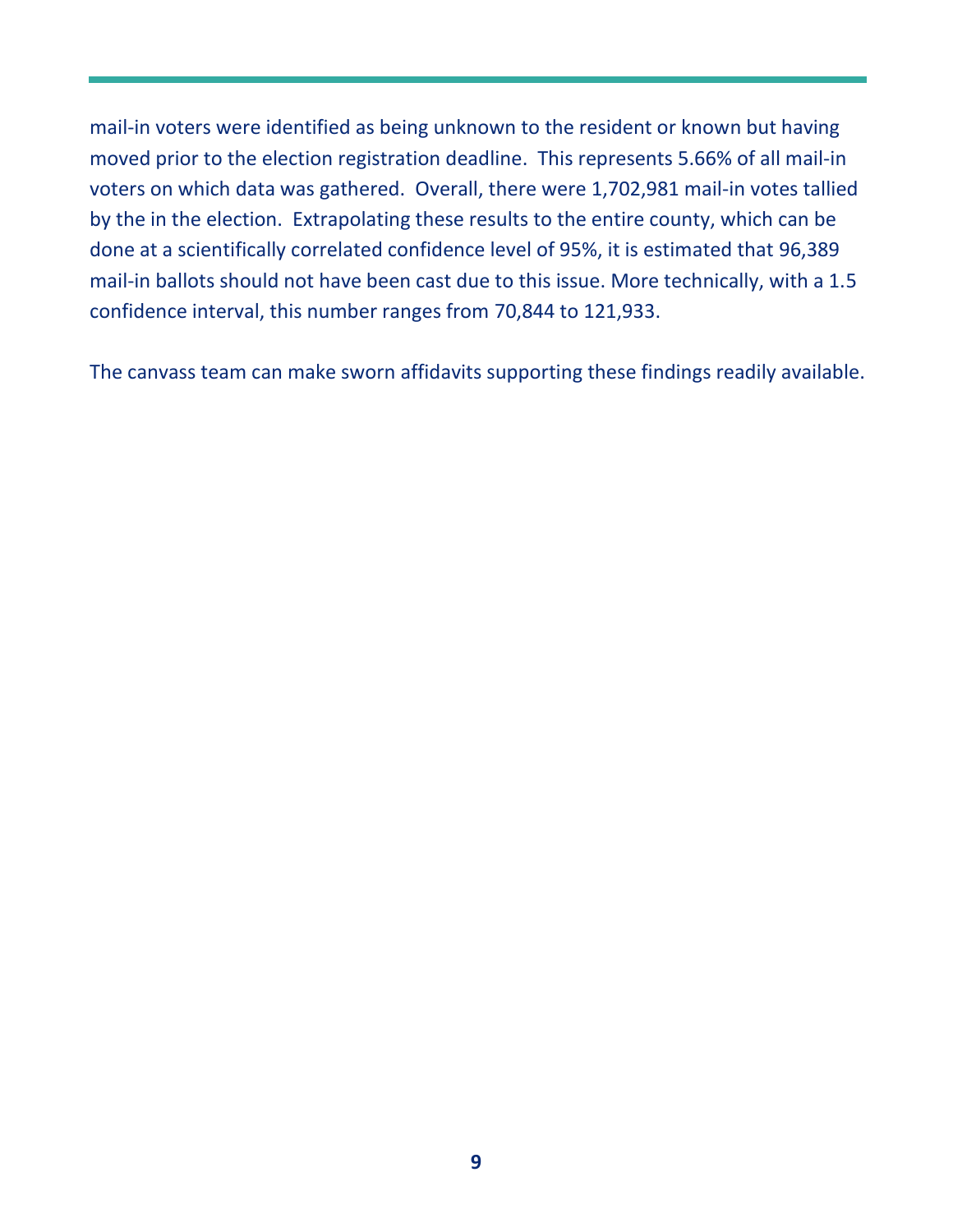# **Other Issues**

We saw many other issues during the canvass including such things as a resident informing us that the name registered to that address and under which a mail-in vote had been cast was their immediate relative and deceased as of several years ago. We believe that specific issue, votes cast under the names of the deceased, can best be uncovered by an analysis of the voter registration data compared to the social security death index. Other issues which can only be uncovered by a canvass are totaled together and described below:

### Total

Added together, these issues impacted 5.18% of mail-in votes, or an estimated 88,215 votes. More technically, with a 1.5 confidence interval, this number ranges from 62,670 to 113,759.

|                                        | Warner | Dunbar | Waggoner |       | Rittenhouse   Countywide | Total |
|----------------------------------------|--------|--------|----------|-------|--------------------------|-------|
| Voters Home and Interviewed            | 1985   | 503    | 523      | 280   | 315                      | 3606  |
| Mail-in Voters Registered to Residence | 1547   | 276    | 564      | 239   | 271                      | 2897  |
|                                        |        |        |          |       |                          |       |
| Actually Voted In-Person               | 72     | 11     | 6        | 8     |                          | 98    |
| Didn't Actually Vote                   | 16     |        | 4        |       |                          | 26    |
| Vote from Vacant Lot                   | 20     |        |          |       |                          | 26    |
| Total                                  | 108    | 17     | 11       | 8     | 6                        | 150   |
|                                        | 6.98%  | 6.16%  | 1.95%    | 3.35% | 2.21%                    | 5.18% |

# Mail-in Voters Reported Actually Voting In-Person

In gathering data door-to-door on 2,897 mail-in voters, 98 of them reported that they had actually voted in -person at the polling location.